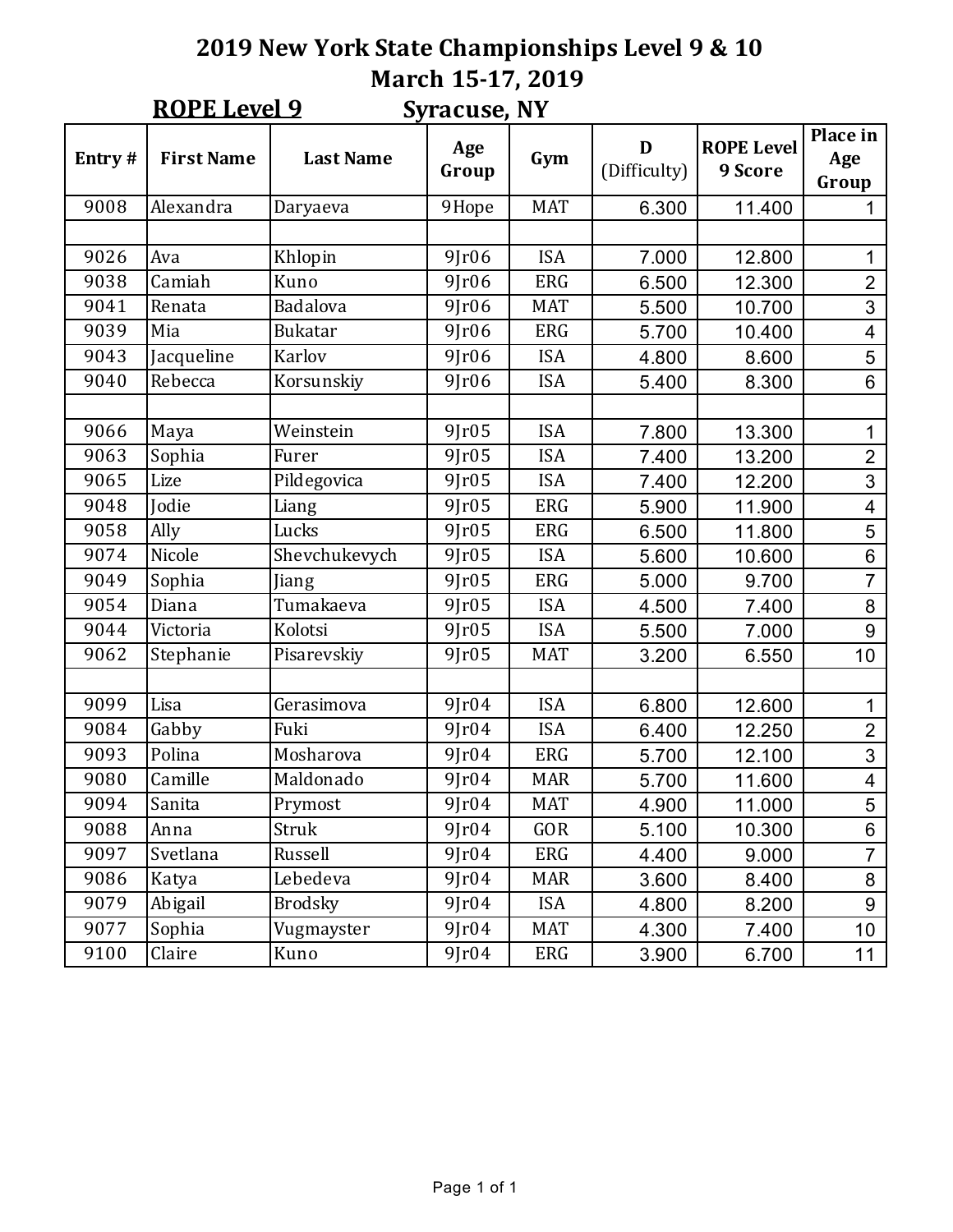## **2019 New York State Championships Level 9 & 10 March 15-17, 2019**  $HOMI$  and  $Q$

|           | <b>HOOP Level 9</b> |                  | <b>Syracuse, NY</b> |            |              |                                        |                          |
|-----------|---------------------|------------------|---------------------|------------|--------------|----------------------------------------|--------------------------|
| Entry $#$ | <b>First Name</b>   | <b>Last Name</b> | Age<br>Group        | Gym        | (Difficulty) | <b>HOOP</b><br>Level 9<br><b>Score</b> | Place in<br>Age<br>Group |
| 9118      | Asca                | Akiyama          | 9Sr                 | <b>ERG</b> | 6.500        | 12.700                                 |                          |
| 9110      | Aileen              | Atkin            | 9Sr                 | <b>MAT</b> | 6.800        | 11.000                                 | っ                        |
| 9107      | <b>IEN</b>          | Vugmayster       | 9Sr                 | <b>MAT</b> | 3.300        | 4.100                                  | 3                        |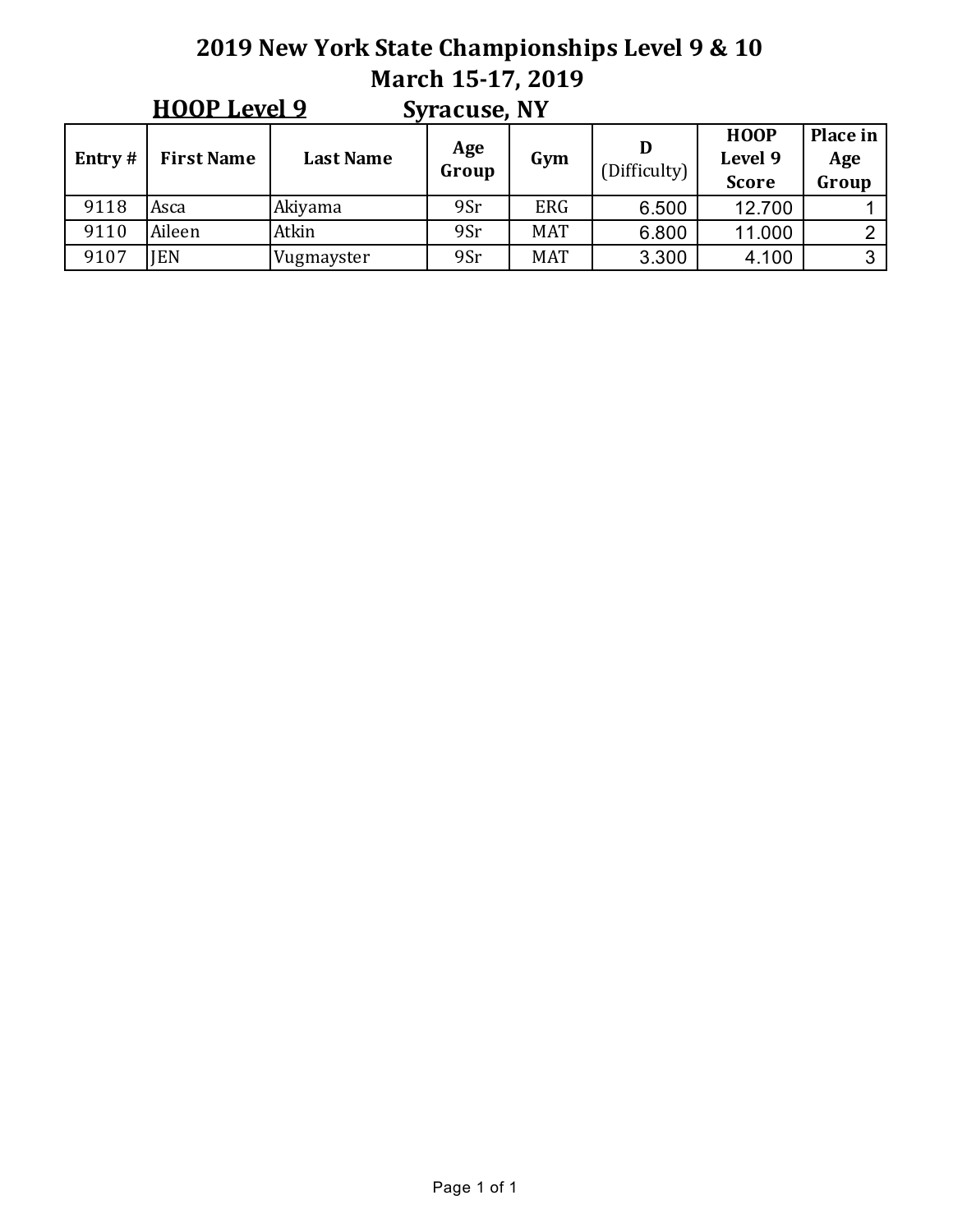## **2019 New York State Championships Level 9 & 10 March 15-17, 2019 BALL** 10

|        | <b>BALL Level 9</b> |                  | <b>Syracuse, NY</b> |            |                   |                                        |                          |
|--------|---------------------|------------------|---------------------|------------|-------------------|----------------------------------------|--------------------------|
| Entry# | <b>First Name</b>   | <b>Last Name</b> | Age<br>Group        | Gym        | D<br>(Difficulty) | <b>BALL</b><br>Level 9<br><b>Score</b> | Place in<br>Age<br>Group |
| 9008   | Alexandra           | Daryaeva         | 9Hope               | <b>MAT</b> | 6.700             | 12.400                                 | 1                        |
|        |                     |                  |                     |            |                   |                                        |                          |
| 9039   | Mia                 | <b>Bukatar</b>   | 9Jr06               | <b>ERG</b> | 7.700             | 14.100                                 | $\mathbf{1}$             |
| 9041   | Renata              | Badalova         | 9Jr06               | <b>MAT</b> | 6.900             | 12.500                                 | $\overline{2}$           |
| 9040   | Rebecca             | Korsunskiy       | 9Jr06               | <b>ISA</b> | 7.200             | 10.800                                 | $\overline{3}$           |
| 9043   | Jacqueline          | Karlov           | 9Jr06               | <b>ISA</b> | 7.300             | 8.900                                  | $\overline{\mathbf{4}}$  |
| 9038   | Camiah              | Kuno             | 9Jr06               | <b>ERG</b> | 5.100             | 7.400                                  | 5                        |
| 9026   | Ava                 | Khlopin          | $9$ $r06$           | <b>ISA</b> | 5.000             | 7.000                                  | 6                        |
|        |                     |                  |                     |            |                   |                                        |                          |
| 9048   | Jodie               | Liang            | 9Jr05               | <b>ERG</b> | 7.700             | 14.200                                 | $\mathbf 1$              |
| 9063   | Sophia              | Furer            | 9Jr05               | <b>ISA</b> | 7.900             | 13.800                                 | $\overline{2}$           |
| 9066   | Maya                | Weinstein        | 9Jr05               | <b>ISA</b> | 8.300             | 13.000                                 | 3                        |
| 9065   | Lize                | Pildegovica      | 9Jr05               | <b>ISA</b> | 7.400             | 13.000                                 | 3                        |
| 9074   | Nicole              | Shevchukevych    | 9Jr05               | <b>ISA</b> | 7.600             | 12.500                                 | $\overline{5}$           |
| 9049   | Sophia              | Jiang            | 9Jr05               | <b>ERG</b> | 6.400             | 11.400                                 | 6                        |
| 9058   | Ally                | Lucks            | 9Jr05               | <b>ERG</b> | 5.200             | 10.100                                 | $\overline{7}$           |
| 9054   | Diana               | Tumakaeva        | 9Jr05               | <b>ISA</b> | 4.900             | 8.100                                  | 8                        |
| 9044   | Victoria            | Kolotsi          | 9Jr05               | <b>ISA</b> | 4.400             | 5.300                                  | 9                        |
| 9062   | Stephanie           | Pisarevskiy      | 9Jr05               | <b>MAT</b> | 3.600             | 3.800                                  | 10                       |
|        |                     |                  |                     |            |                   |                                        |                          |
| 9094   | Sanita              | Prymost          | 9Jr04               | <b>MAT</b> | 6.700             | 13.500                                 | $\mathbf{1}$             |
| 9099   | Lisa                | Gerasimova       | $9$ $r04$           | <b>ISA</b> | 7.600             | 12.200                                 | $\overline{2}$           |
| 9080   | Camille             | Maldonado        | 9Jr04               | <b>MAR</b> | 7.300             | 12.000                                 | $\overline{3}$           |
| 9088   | Anna                | Struk            | 9Jr04               | GOR        | 6.500             | 12.000                                 | $\overline{3}$           |
| 9093   | Polina              | Mosharova        | 9Jr04               | <b>ERG</b> | 6.200             | 11.900                                 | 5                        |
| 9084   | Gabby               | Fuki             | 9Jr04               | <b>ISA</b> | 6.300             | 11.200                                 | 6                        |
| 9100   | Claire              | Kuno             | 9Jr04               | ERG        | 6.600             | 10.800                                 | $\overline{7}$           |
| 9086   | Katya               | Lebedeva         | 9Jr04               | <b>MAR</b> | 4.700             | 9.200                                  | 8                        |
| 9079   | Abigail             | <b>Brodsky</b>   | 9Jr04               | <b>ISA</b> | 4.500             | 8.500                                  | 9                        |
| 9077   | Sophia              | Vugmayster       | 9Jr04               | <b>MAT</b> | 3.900             | 7.600                                  | 10 <sup>1</sup>          |
| 9097   | Svetlana            | Russell          | 9Jr04               | <b>ERG</b> | 4.000             | 7.600                                  | 10 <sup>1</sup>          |
|        |                     |                  |                     |            |                   |                                        |                          |
| 9110   | Aileen              | Atkin            | 9Sr                 | <b>MAT</b> | 7.100             | 12.900                                 | $\mathbf 1$              |
| 9118   | Asca                | Akiyama          | 9Sr                 | ERG        | 7.400             | 12.700                                 | $\overline{2}$           |
| 9107   | JEN                 | Vugmayster       | 9Sr                 | <b>MAT</b> | 5.000             | 8.400                                  | $\overline{3}$           |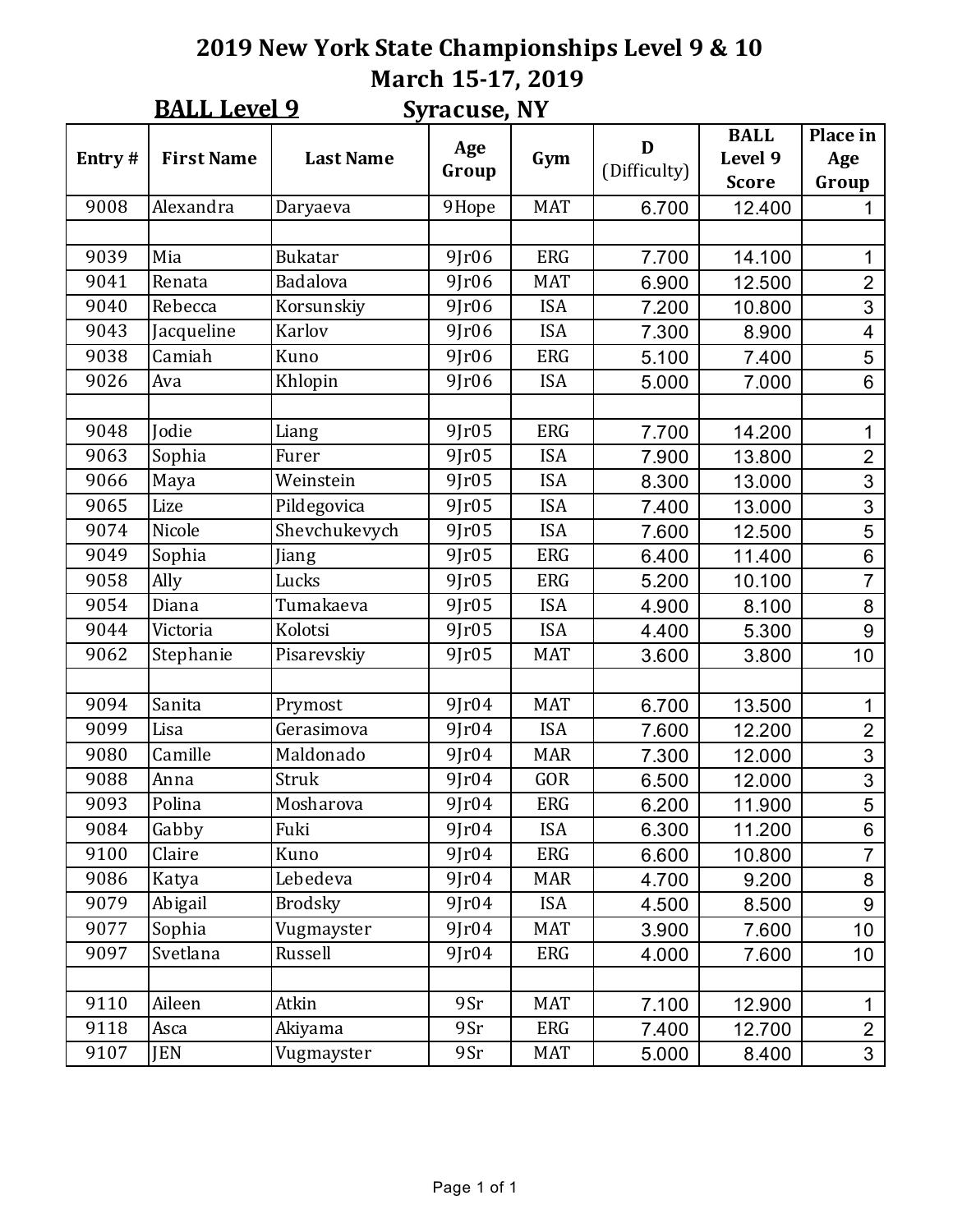## **2019 New York State Championships Level 9 & 10 March 15-17, 2019**  $C$ LUBC L<sub>200</sub> L<sub>0</sub>

|        | <b>CLUBS Level 9</b> |                  | <b>Syracuse, NY</b> |            |                   |                                         |                          |
|--------|----------------------|------------------|---------------------|------------|-------------------|-----------------------------------------|--------------------------|
| Entry# | <b>First Name</b>    | <b>Last Name</b> | Age<br>Group        | Gym        | D<br>(Difficulty) | <b>CLUBS</b><br>Level 9<br><b>Score</b> | Place in<br>Age<br>Group |
| 9008   | Alexandra            | Daryaeva         | 9Hope               | <b>MAT</b> | 7.000             | 10.250                                  | 1                        |
|        |                      |                  |                     |            |                   |                                         |                          |
| 9038   | Camiah               | Kuno             | $9$ $r06$           | <b>ERG</b> | 7.600             | 14.800                                  | 1                        |
| 9026   | Ava                  | Khlopin          | $9$ $r06$           | <b>ISA</b> | 8.400             | 14.500                                  | $\overline{2}$           |
| 9039   | Mia                  | <b>Bukatar</b>   | $9$ $r06$           | <b>ERG</b> | 7.100             | 12.600                                  | $\overline{3}$           |
| 9041   | Renata               | Badalova         | $9$ $r06$           | <b>MAT</b> | 7.000             | 12.300                                  | $\overline{\mathbf{4}}$  |
| 9043   | Jacqueline           | Karlov           | $9$ $r06$           | <b>ISA</b> | 6.500             | 11.150                                  | 5                        |
| 9040   | Rebecca              | Korsunskiy       | $9$ $r06$           | <b>ISA</b> | 6.100             | 7.700                                   | 6                        |
|        |                      |                  |                     |            |                   |                                         |                          |
| 9065   | Lize                 | Pildegovica      | 9Jr05               | <b>ISA</b> | 7.800             | 14.400                                  | 1                        |
| 9048   | Jodie                | Liang            | 9[r05               | <b>ERG</b> | 6.800             | 13.500                                  | $\overline{2}$           |
| 9066   | Maya                 | Weinstein        | $9$ $r05$           | <b>ISA</b> | 7.800             | 12.800                                  | 3                        |
| 9063   | Sophia               | Furer            | $9$ $r05$           | <b>ISA</b> | 7.300             | 12.700                                  | $\overline{\mathbf{4}}$  |
| 9049   | Sophia               | Jiang            | $9$ $r05$           | <b>ERG</b> | 6.100             | 11.700                                  | $\overline{5}$           |
| 9044   | Victoria             | Kolotsi          | 9Jr05               | <b>ISA</b> | 5.900             | 10.000                                  | 6                        |
| 9074   | Nicole               | Shevchukevych    | $9$ $r05$           | <b>ISA</b> | 6.000             | 9.800                                   | $\overline{7}$           |
| 9058   | Ally                 | Lucks            | $9$ $r05$           | <b>ERG</b> | 4.800             | 9.000                                   | 8                        |
| 9062   | Stephanie            | Pisarevskiy      | $9$ $r05$           | <b>MAT</b> | 5.800             | 8.600                                   | 9                        |
| 9054   | Diana                | Tumakaeva        | $9$ $r05$           | <b>ISA</b> | 4.100             | 5.800                                   | 10                       |
|        |                      |                  |                     |            |                   |                                         |                          |
| 9084   | Gabby                | Fuki             | $9$ $r04$           | <b>ISA</b> | 7.800             | 14.400                                  | 1                        |
| 9080   | Camille              | Maldonado        | $9$ $r04$           | <b>MAR</b> | 8.200             | 14.000                                  | $\overline{2}$           |
| 9099   | Lisa                 | Gerasimova       | 9Jr04               | <b>ISA</b> | 7.700             | 13.500                                  | $\overline{3}$           |
| 9094   | Sanita               | Prymost          | 9Jr04               | <b>MAT</b> | 6.700             | 13.100                                  | $\overline{\mathbf{4}}$  |
| 9088   | Anna                 | Struk            | $9$ $r04$           | GOR        | 6.800             | 12.000                                  | 5                        |
| 9079   | Abigail              | <b>Brodsky</b>   | 9Jr04               | <b>ISA</b> | 6.100             | 11.000                                  | 6                        |
| 9093   | Polina               | Mosharova        | 9[r04]              | ERG        | 6.300             | 10.800                                  | $\overline{7}$           |
| 9077   | Sophia               | Vugmayster       | 9Jr04               | <b>MAT</b> | 6.400             | 10.100                                  | 8                        |
| 9100   | Claire               | Kuno             | 9Jr04               | ERG        | 5.900             | 8.300                                   | 9                        |
| 9086   | Katya                | Lebedeva         | 9[r04]              | <b>MAR</b> | 4.800             | 7.300                                   | 10 <sup>1</sup>          |
| 9097   | Svetlana             | Russell          | 9Jr04               | ERG        | 4.000             | 7.300                                   | 10 <sup>1</sup>          |
|        |                      |                  |                     |            |                   |                                         |                          |
| 9118   | Asca                 | Akiyama          | 9Sr                 | ERG        | 7.100             | 13.100                                  | $\mathbf 1$              |
| 9110   | Aileen               | Atkin            | 9Sr                 | <b>MAT</b> | 6.200             | 9.600                                   | $\overline{2}$           |
| 9107   | JEN                  | Vugmayster       | 9Sr                 | <b>MAT</b> | 4.600             | 7.500                                   | $\overline{3}$           |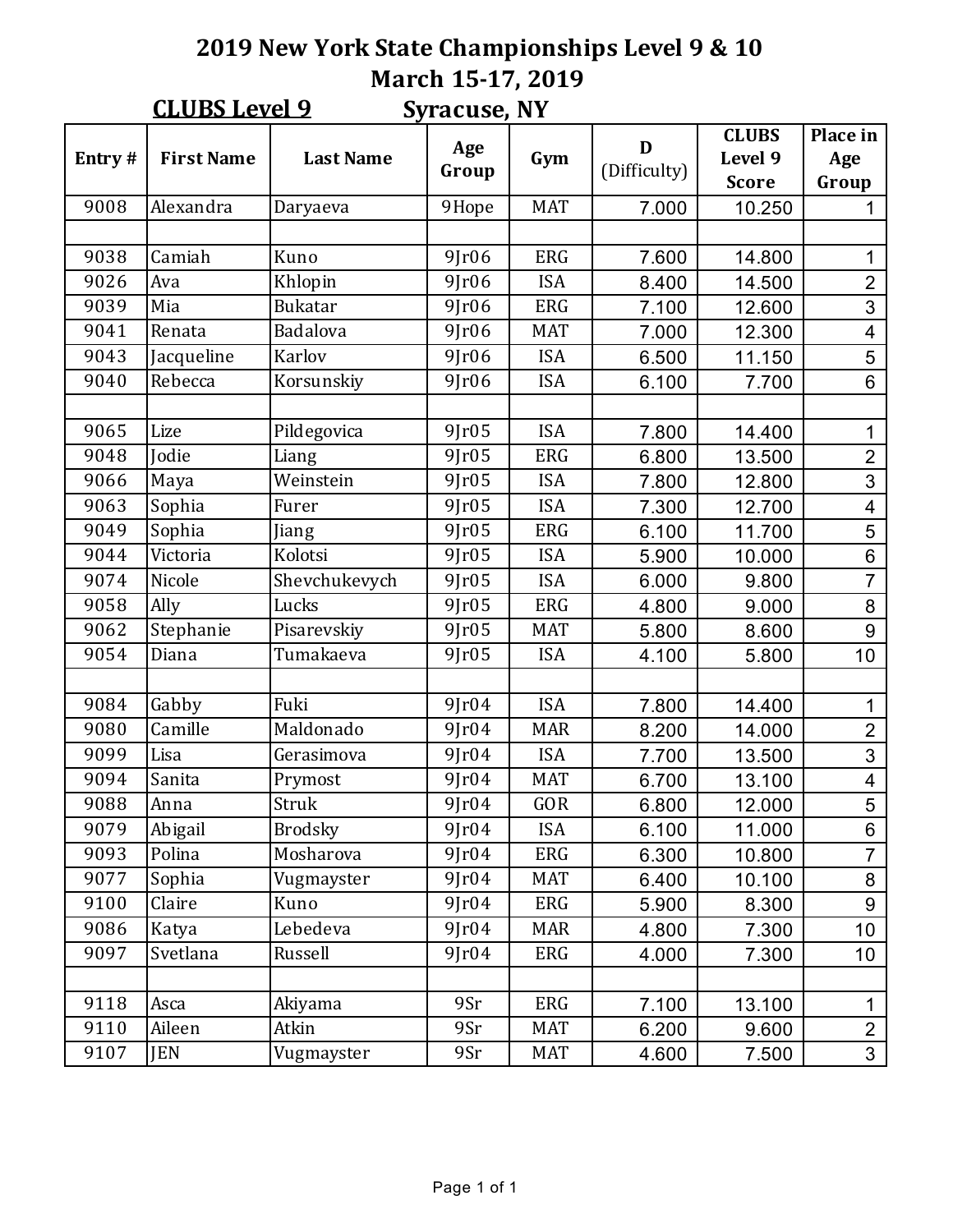#### **2019 New York State Championships Level 9 & 10 March 15-17, 2019 Syracuse, NY RIBBON Level 9**

|        | <u>KIDDON DEVEL 2</u> |                                     | Jylatujt, IVI |            |                   |                                          |                          |
|--------|-----------------------|-------------------------------------|---------------|------------|-------------------|------------------------------------------|--------------------------|
| Entry# | <b>First Name</b>     | <b>Last Name</b>                    | Age<br>Group  | Gym        | D<br>(Difficulty) | <b>RIBBON</b><br>Level 9<br><b>Score</b> | Place in<br>Age<br>Group |
| 9008   | Alexandra             | Daryaeva                            | 9Hope         | <b>MAT</b> | 5.800             | 10.150                                   | 1                        |
|        |                       |                                     |               |            |                   |                                          |                          |
| 9039   | Mia                   | <b>Bukatar</b>                      | $9$ $r06$     | <b>ERG</b> | 5.800             | 12.400                                   | 1                        |
| 9026   | Ava                   | Khlopin                             | $9$ $r06$     | <b>ISA</b> | 7.700             | 12.150                                   | $\overline{2}$           |
| 9038   | Camiah                | Kuno                                | $9$ $r06$     | <b>ERG</b> | 5.800             | 11.900                                   | $\overline{3}$           |
| 9041   | Renata                | Badalova                            | $9$ $r06$     | <b>MAT</b> | 6.100             | 11.000                                   | $\overline{4}$           |
| 9043   | Jacqueline            | Karlov                              | $9$ $r06$     | <b>ISA</b> | 5.000             | 7.400                                    | 5                        |
| 9040   | Rebecca               | Korsunskiy                          | $9$ $r06$     | <b>ISA</b> | 4.400             | 6.700                                    | 6                        |
|        |                       |                                     |               |            |                   |                                          |                          |
| 9048   | Jodie                 | Liang                               | 9[r05         | <b>ERG</b> | 5.600             | 11.500                                   | 1                        |
| 9063   | Sophia                | Furer                               | 9[r05         | <b>ISA</b> | 6.200             | 11.400                                   | $\overline{2}$           |
| 9065   | Lize                  | Pildegovica                         | 9[r05]        | <b>ISA</b> | 5.200             | 11.100                                   | $\overline{3}$           |
| 9066   | Maya                  | Weinstein                           | 9Jr05         | <b>ISA</b> | 5.300             | 10.300                                   | $\overline{\mathbf{4}}$  |
| 9054   | Diana                 | Tumakaeva                           | 9[r05         | <b>ISA</b> | 6.000             | 8.850                                    | $\overline{5}$           |
| 9049   | Sophia                | Jiang                               | 9[r05         | <b>ERG</b> | 4.500             | 8.700                                    | 6                        |
| 9058   | Ally                  | Lucks                               | 9[r05]        | <b>ERG</b> | 5.100             | 8.200                                    | $\overline{7}$           |
| 9062   | Stephanie             | Pisarevskiy                         | 9Jr05         | <b>MAT</b> | 4.600             | 8.200                                    | $\overline{7}$           |
| 9074   | Nicole                | Shevchukevych                       | 9[r05         | <b>ISA</b> | 3.600             | 5.500                                    | 9                        |
| 9044   | Victoria              | Kolotsi                             | $9$ $r05$     | <b>ISA</b> | 3.100             | 3.700                                    | 10                       |
|        |                       |                                     |               |            |                   |                                          |                          |
| 9093   | Polina                | Mosharova                           | 9[r04]        | <b>ERG</b> | 5.900             | 12.100                                   | 1                        |
| 9080   | Camille               | Maldonado                           | $9$ $r04$     | <b>MAR</b> | 6.200             | 11.900                                   | $\overline{2}$           |
| 9084   | Gabby                 | Fuki                                | $9$ $r04$     | <b>ISA</b> | 5.800             | 11.000                                   | $\overline{3}$           |
| 9088   | Anna                  | Struk                               | $9$ $r04$     | GOR        | 6.000             | 10.850                                   | $\overline{\mathbf{4}}$  |
| 9099   | Lisa                  | Gerasimova                          | 9[r04]        | <b>ISA</b> | 6.400             | 10.750                                   | 5                        |
| 9079   | Abigail               | <b>Brodsky</b>                      | 9Jr04         | <b>ISA</b> | 6.000             | 10.350                                   | 6                        |
| 9094   | Sanita                | Prymost                             | 9Jr04         | <b>MAT</b> | 5.100             | 10.150                                   | $\overline{7}$           |
| 9086   | Katya                 | Lebedeva                            | $9$ $r04$     | <b>MAR</b> | 4.200             | 8.400                                    | 8                        |
| 9097   | Svetlana              | Russell                             | 9Jr04         | ERG        | 3.800             | 7.550                                    | 9                        |
| 9100   | Claire                | Kuno                                | 9Jr04         | ERG        | 4.300             | 6.850                                    | 10 <sub>1</sub>          |
| 9077   | Sophia                | Vugmayster                          | $9$ $r04$     | MAT        | 3.700             | 5.350                                    | 11                       |
|        |                       |                                     |               |            |                   |                                          |                          |
| 9118   | Asca                  | 9Sr<br>ERG<br>Akiyama               |               | 5.700      | 10.100            | $\mathbf 1$                              |                          |
| 9110   | Aileen                | Atkin<br><b>MAT</b><br>9Sr<br>6.000 |               | 8.750      | $\overline{c}$    |                                          |                          |
| 9107   | <b>JEN</b>            | Vugmayster                          | 9Sr           | <b>MAT</b> | 2.200             | 2.600                                    | $\overline{3}$           |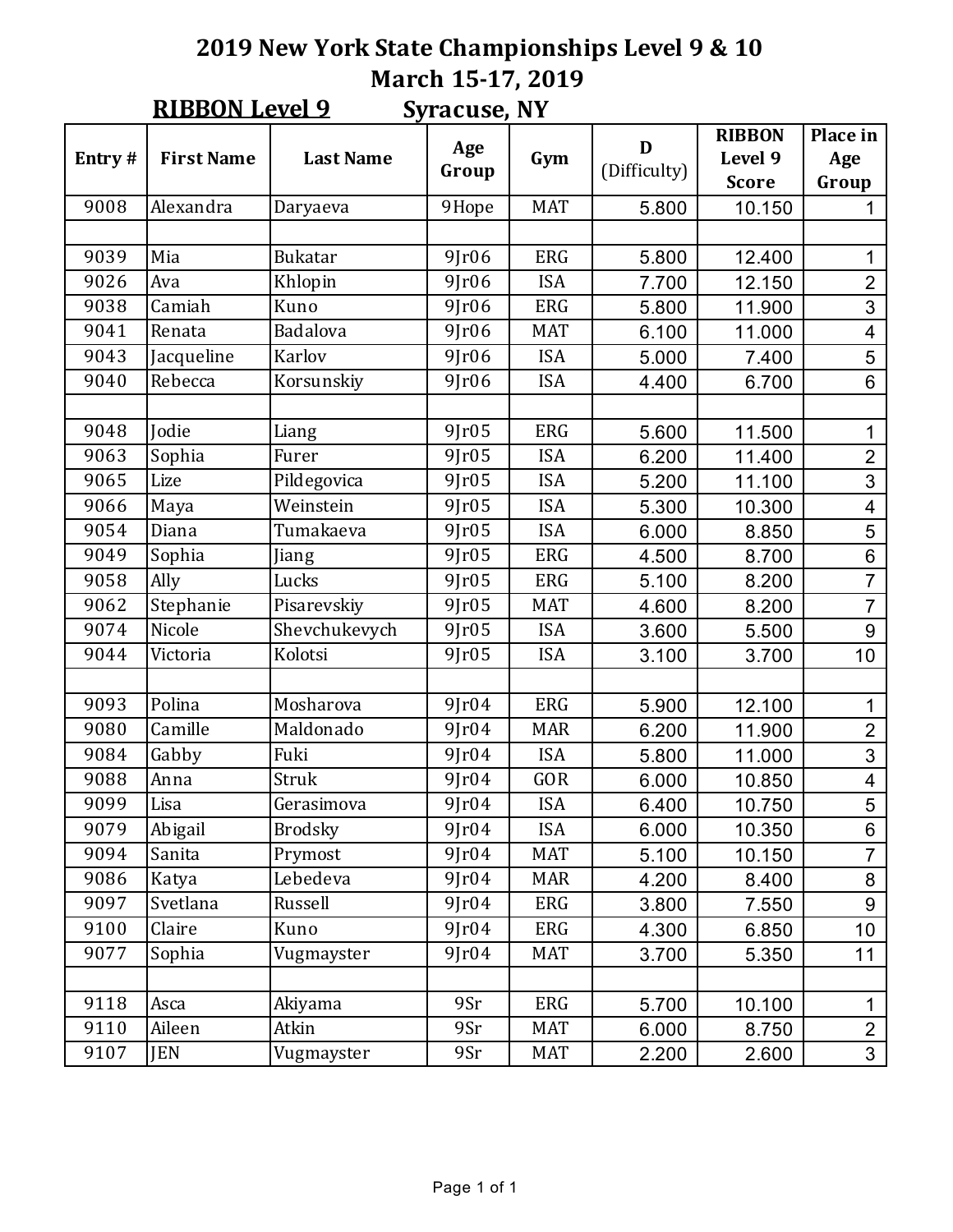### **2019 New York State Championships Level 9 & 10 March 15-17, 2019 Syracuse, NY**

|        | <b>All Around Level 9</b> |                  | Syracuse, NY |            |        |                |             |        |        |                                   |                          |
|--------|---------------------------|------------------|--------------|------------|--------|----------------|-------------|--------|--------|-----------------------------------|--------------------------|
| Entry# | <b>First Name</b>         | <b>Last Name</b> | Age<br>Group | Gym        | Rope   | Hoop           | <b>Ball</b> | Clubs  | Ribbon | <b>All Around</b><br><b>Score</b> | Place in<br>Age<br>Group |
| 9008   | Alexandra                 | Daryaeva         | 9Hope        | <b>MAT</b> | 11.400 |                | 12.400      | 10.250 | 10.150 | 44.200                            | $\mathbf{1}$             |
|        |                           |                  |              |            |        |                |             |        |        |                                   |                          |
| 9039   | Mia                       | Bukatar          | 9[r06]       | <b>ERG</b> | 10.400 | $\blacksquare$ | 14.100      | 12.600 | 12.400 | 49.500                            | $\mathbf{1}$             |
| 9041   | Renata                    | Badalova         | $9$ $r$ 06   | MAT        | 10.700 | ÷.             | 12.500      | 12.300 | 11.000 | 46.500                            | $\overline{2}$           |
| 9026   | Ava                       | Khlopin          | 9[r06]       | <b>ISA</b> | 12.800 | $\omega$       | 7.000       | 14.500 | 12.150 | 46.450                            | $\overline{3}$           |
| 9038   | Camiah                    | Kuno             | $9$ $r06$    | ERG        | 12.300 | $\blacksquare$ | 7.400       | 14.800 | 11.900 | 46.400                            | $\overline{4}$           |
| 9043   | Jacqueline                | Karlov           | 9Jr06        | <b>ISA</b> | 8.600  | $\blacksquare$ | 8.900       | 11.150 | 7.400  | 36.050                            | $\overline{5}$           |
| 9040   | Rebecca                   | Korsunskiy       | 9[r06]       | <b>ISA</b> | 8.300  | $\blacksquare$ | 10.800      | 7.700  | 6.700  | 33.500                            | $\overline{6}$           |
|        |                           |                  |              |            |        |                |             |        |        |                                   |                          |
| 9048   | Jodie                     | Liang            | 9Jr05        | ERG        | 11.900 |                | 14.200      | 13.500 | 11.500 | 51.100                            | 1                        |
| 9063   | Sophia                    | Furer            | 9[r05]       | <b>ISA</b> | 13.200 | ÷              | 13.800      | 12.700 | 11.400 | 51.100                            | $\mathbf{1}$             |
| 9065   | Lize                      | Pildegovica      | 9Jr05        | <b>ISA</b> | 12.200 |                | 13.000      | 14.400 | 11.100 | 50.700                            | $\mathsf 3$              |
| 9066   | Maya                      | Weinstein        | 9[r05]       | <b>ISA</b> | 13.300 |                | 13.000      | 12.800 | 10.300 | 49.400                            | $\overline{\mathbf{4}}$  |
| 9049   | Sophia                    | Jiang            | 9[r05]       | <b>ERG</b> | 9.700  | $\blacksquare$ | 11.400      | 11.700 | 8.700  | 41.500                            | $5\phantom{.0}$          |
| 9058   | Ally                      | Lucks            | 9[r05]       | ERG        | 11.800 | ÷.             | 10.100      | 9.000  | 8.200  | 39.100                            | $\,6\,$                  |
| 9074   | Nicole                    | Shevchukevych    | 9[r05]       | <b>ISA</b> | 10.600 | ÷.             | 12.500      | 9.800  | 5.500  | 38.400                            | $\overline{7}$           |
| 9054   | Diana                     | Tumakaeva        | 9[r05]       | <b>ISA</b> | 7.400  | $\blacksquare$ | 8.100       | 5.800  | 8.850  | 30.150                            | $\bf 8$                  |
| 9062   | Stephanie                 | Pisarevskiy      | 9Jr05        | <b>MAT</b> | 6.550  | $\blacksquare$ | 3.800       | 8.600  | 8.200  | 27.150                            | $\boldsymbol{9}$         |
| 9044   | Victoria                  | Kolotsi          | 9[r05]       | <b>ISA</b> | 7.000  | $\blacksquare$ | 5.300       | 10.000 | 3.700  | 26.000                            | 10                       |
|        |                           |                  |              |            |        |                |             |        |        |                                   |                          |
| 9080   | Camille                   | Maldonado        | 9Jr04        | <b>MAR</b> | 11.600 |                | 12.000      | 14.000 | 11.900 | 49.500                            | $\mathbf{1}$             |
| 9099   | Lisa                      | Gerasimova       | 9[r04]       | <b>ISA</b> | 12.600 | ÷.             | 12.200      | 13.500 | 10.750 | 49.050                            | $\sqrt{2}$               |
| 9084   | Gabby                     | Fuki             | 9[r04]       | <b>ISA</b> | 12.250 | $\blacksquare$ | 11.200      | 14.400 | 11.000 | 48.850                            | $\overline{3}$           |
| 9094   | Sanita                    | Prymost          | 9Jr04        | <b>MAT</b> | 11.000 | $\blacksquare$ | 13.500      | 13.100 | 10.150 | 47.750                            | $\overline{\mathbf{4}}$  |
| 9093   | Polina                    | Mosharova        | 9[r04]       | ERG        | 12.100 |                | 11.900      | 10.800 | 12.100 | 46.900                            | $\sqrt{5}$               |
| 9088   | Anna                      | Struk            | 9[r04]       | GOR        | 10.300 | ÷.             | 12.000      | 12.000 | 10.850 | 45.150                            | $\,6\,$                  |
| 9079   | Abigail                   | <b>Brodsky</b>   | 9Jr04        | <b>ISA</b> | 8.200  | ÷.             | 8.500       | 11.000 | 10.350 | 38.050                            | $\overline{7}$           |
| 9086   | Katya                     | Lebedeva         | $9$ $r04$    | <b>MAR</b> | 8.400  | ÷.             | 9.200       | 7.300  | 8.400  | 33.300                            | $\bf 8$                  |
| 9100   | Claire                    | Kuno             | $9$ $r04$    | <b>ERG</b> | 6.700  | $\blacksquare$ | 10.800      | 8.300  | 6.850  | 32.650                            | $\boldsymbol{9}$         |
| 9097   | Svetlana                  | Russell          | 9Jr04        | <b>ERG</b> | 9.000  | $\blacksquare$ | 7.600       | 7.300  | 7.550  | 31.450                            | 10                       |
| 9077   | Sophia                    | Vugmayster       | 9[r04]       | <b>MAT</b> | 7.400  | $\blacksquare$ | 7.600       | 10.100 | 5.350  | 30.450                            | 11                       |
|        |                           |                  |              |            |        |                |             |        |        |                                   |                          |
| 9118   | Asca                      | Akiyama          | 9Sr          | ERG        |        | 12.700         | 12.700      | 13.100 | 10.100 | 48.600                            | 1                        |
| 9110   | Aileen                    | Atkin            | 9Sr          | <b>MAT</b> | u,     | 11.000         | 12.900      | 9.600  | 8.750  | 42.250                            | $\overline{2}$           |
| 9107   | JEN                       | Vugmayster       | 9Sr          | <b>MAT</b> |        | 4.100          | 8.400       | 7.500  | 2.600  | 22.600                            | $\mathbf{3}$             |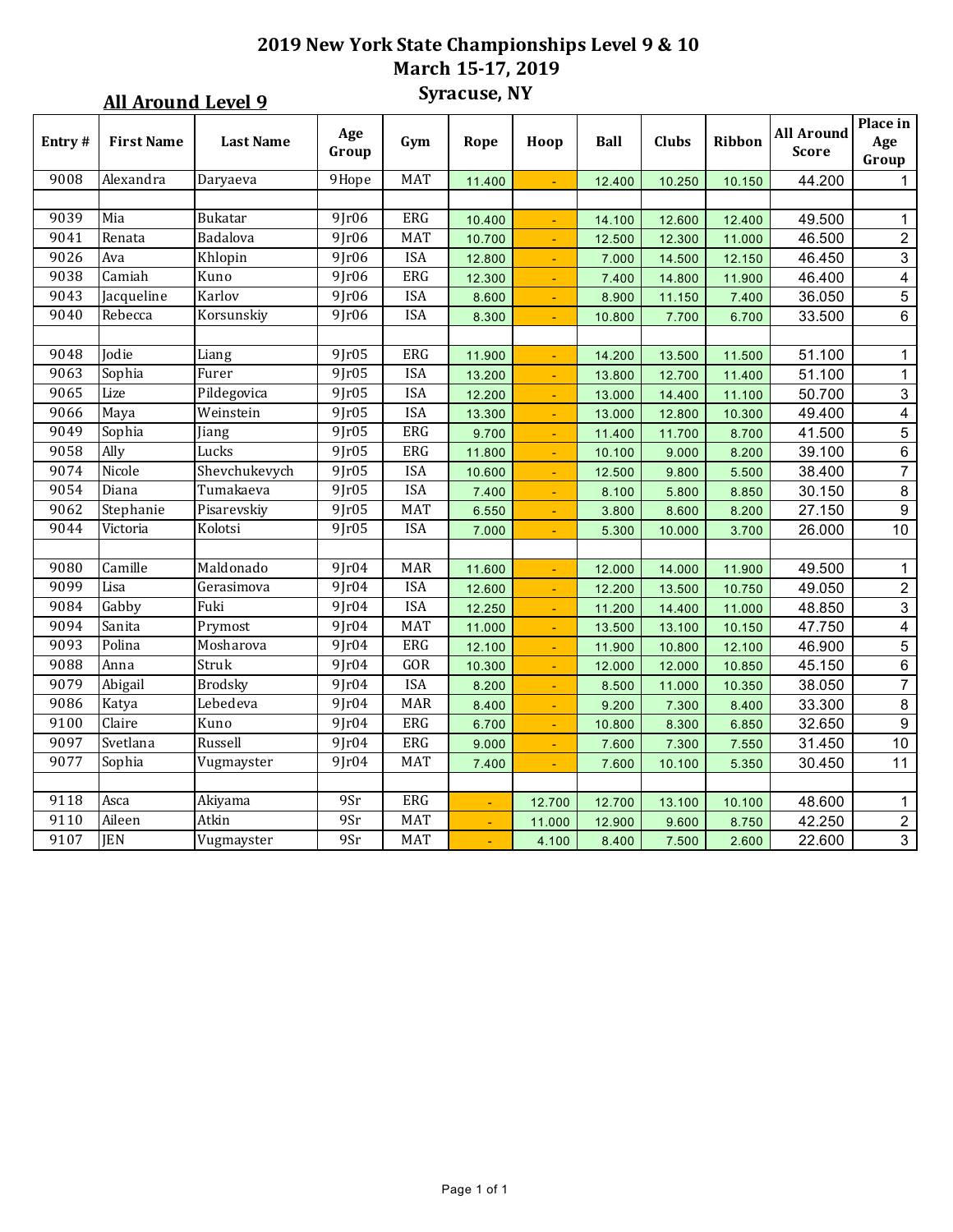#### **2019 New York State Championships Level 9 & 10 March 15-17, 2019 Syracuse, NY HOOP Level 10**

|           | <b>HUUL LEVEL TO</b><br>Syracuse, NY |                  |              |            |              |                                         |                          |  |  |  |
|-----------|--------------------------------------|------------------|--------------|------------|--------------|-----------------------------------------|--------------------------|--|--|--|
| Entry $#$ | <b>First Name</b>                    | <b>Last Name</b> | Age<br>Group | Gym        | (Difficulty) | <b>HOOP</b><br>Level 10<br><b>Score</b> | Place in<br>Age<br>group |  |  |  |
| 1016      | ulia                                 | Naishuler        | 10Sr         | <b>ISA</b> | 10.100       | 16.950                                  |                          |  |  |  |
| 1026      | Nicole                               | Yatskar          | 10Sr         | <b>ISA</b> | 8.100        | 11.200                                  | ⌒                        |  |  |  |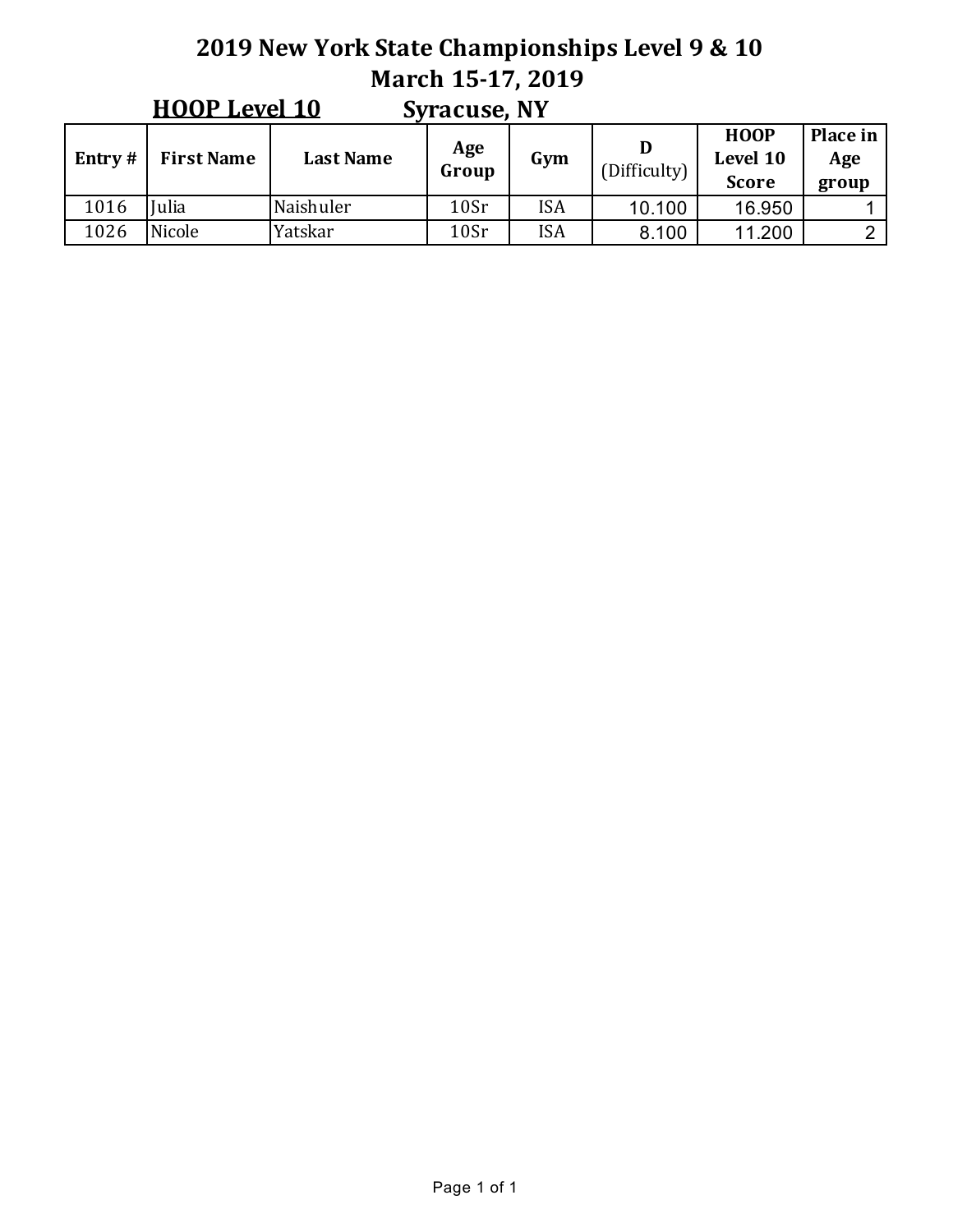# **2019 New York State Championships Level 9 & 10 March 15-17, 2019 BALL** Lovel  $10$

|           | <b>BALL Level 10</b> |                  | Syracuse, NY |            |              |                               |                          |
|-----------|----------------------|------------------|--------------|------------|--------------|-------------------------------|--------------------------|
| Entry $#$ | <b>First Name</b>    | <b>Last Name</b> | Age<br>Group | Gym        | (Difficulty) | <b>BALL Level</b><br>10 Score | Place in<br>Age<br>group |
| 1016      | ulia                 | Naishuler        | 10Sr         | <b>ISA</b> | 8.700        | 15.050                        |                          |
| 1026      | Nicole               | Yatskar          | 10Sr         | <b>ISA</b> | 9.600        | 13.900                        | റ                        |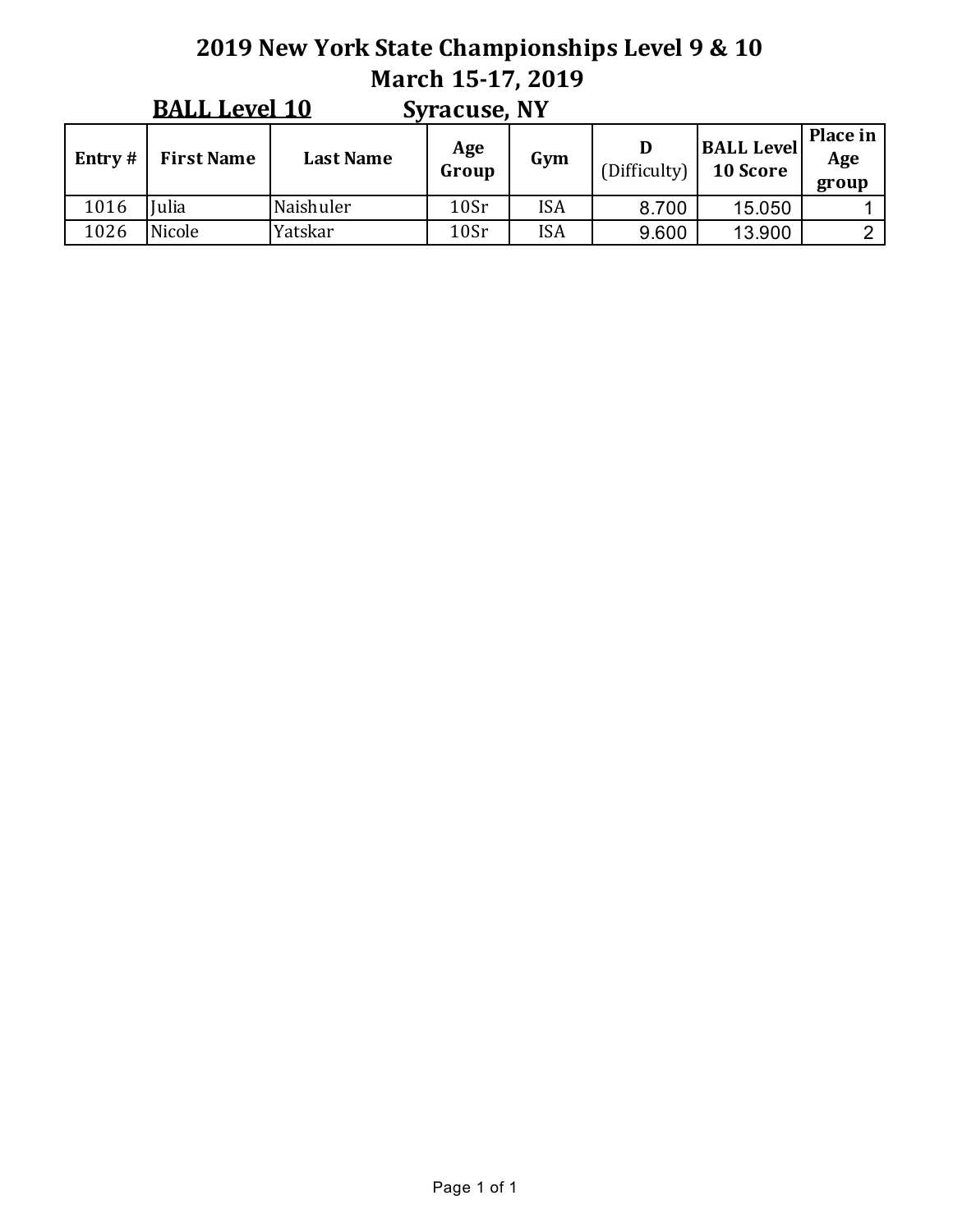#### **2019 New York State Championships Level 9 & 10 March 15-17, 2019 Syracuse, NY CLUBS Level 10**

|           | <u>CLUDJ LEVEL TV</u> |                  | JVIALUST, IVI |            |              |                                          |                          |
|-----------|-----------------------|------------------|---------------|------------|--------------|------------------------------------------|--------------------------|
| Entry $#$ | <b>First Name</b>     | <b>Last Name</b> | Age<br>Group  | Gym        | (Difficulty) | <b>CLUBS</b><br>Level 10<br><b>Score</b> | Place in<br>Age<br>group |
| 1016      | <b>ulia</b>           | Naishuler        | 10Sr          | <b>ISA</b> | 9.100        | 13.600                                   |                          |
| 1026      | Nicole                | Yatskar          | 10Sr          | <b>ISA</b> | 8.100        | 11.000                                   |                          |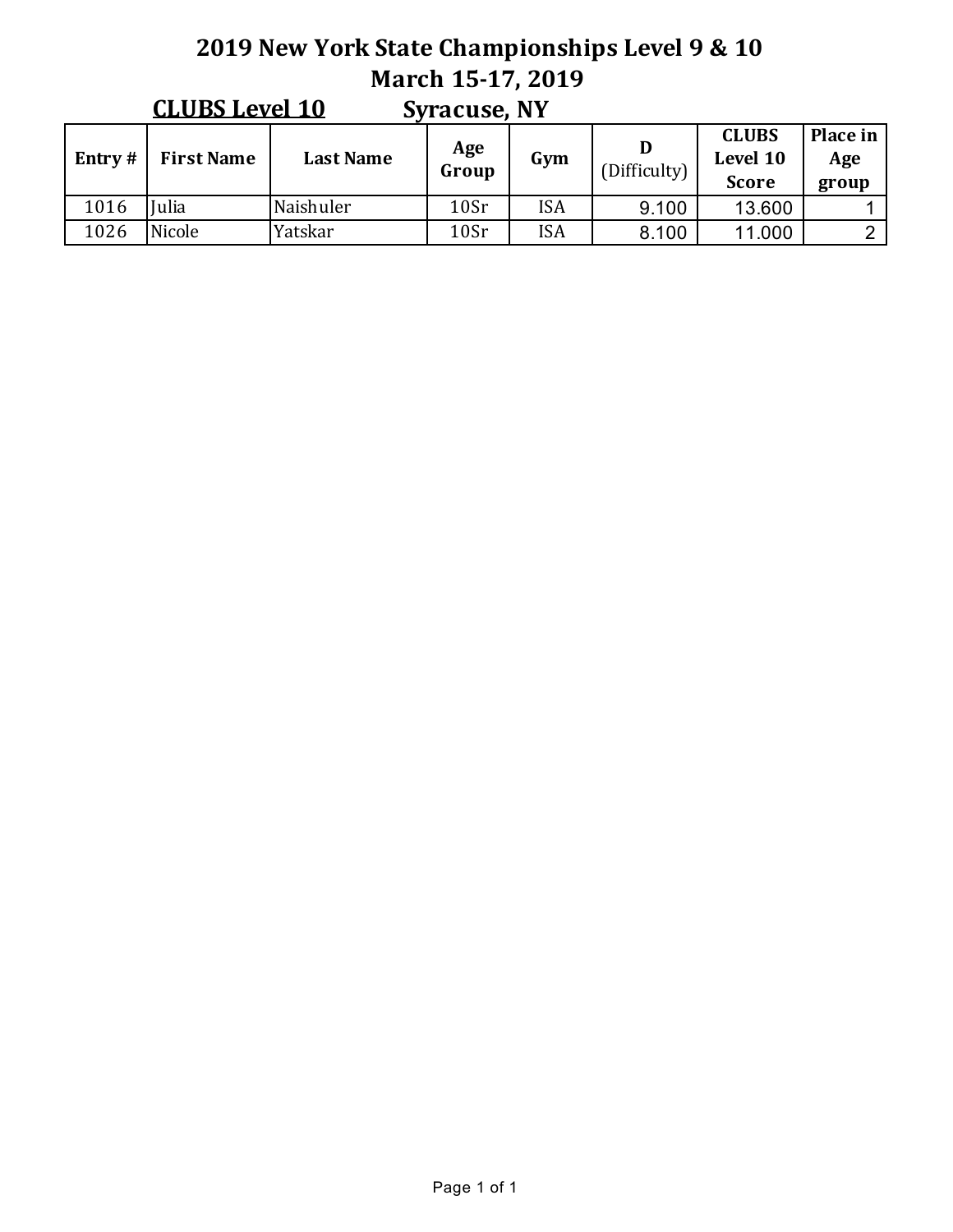# **2019 New York State Championships Level 9 & 10 March 15-17, 2019**

|           | $\cdots$<br><b>UVIULUJUI III</b> |                  |              |            |              |                                           |                          |  |  |  |  |
|-----------|----------------------------------|------------------|--------------|------------|--------------|-------------------------------------------|--------------------------|--|--|--|--|
| Entry $#$ | <b>First Name</b>                | <b>Last Name</b> | Age<br>Group | Gym        | (Difficulty) | <b>RIBBON</b><br>Level 10<br><b>Score</b> | Place in<br>Age<br>group |  |  |  |  |
| 1016      | Iulia                            | Naishuler        | 10Sr         | <b>ISA</b> | 9.200        | 14.600                                    |                          |  |  |  |  |
| 1026      | Nicole                           | Yatskar          | 10Sr         | <b>ISA</b> | 5.000        | 8.350                                     |                          |  |  |  |  |

**Syracuse, NV RIBBON** Level 10